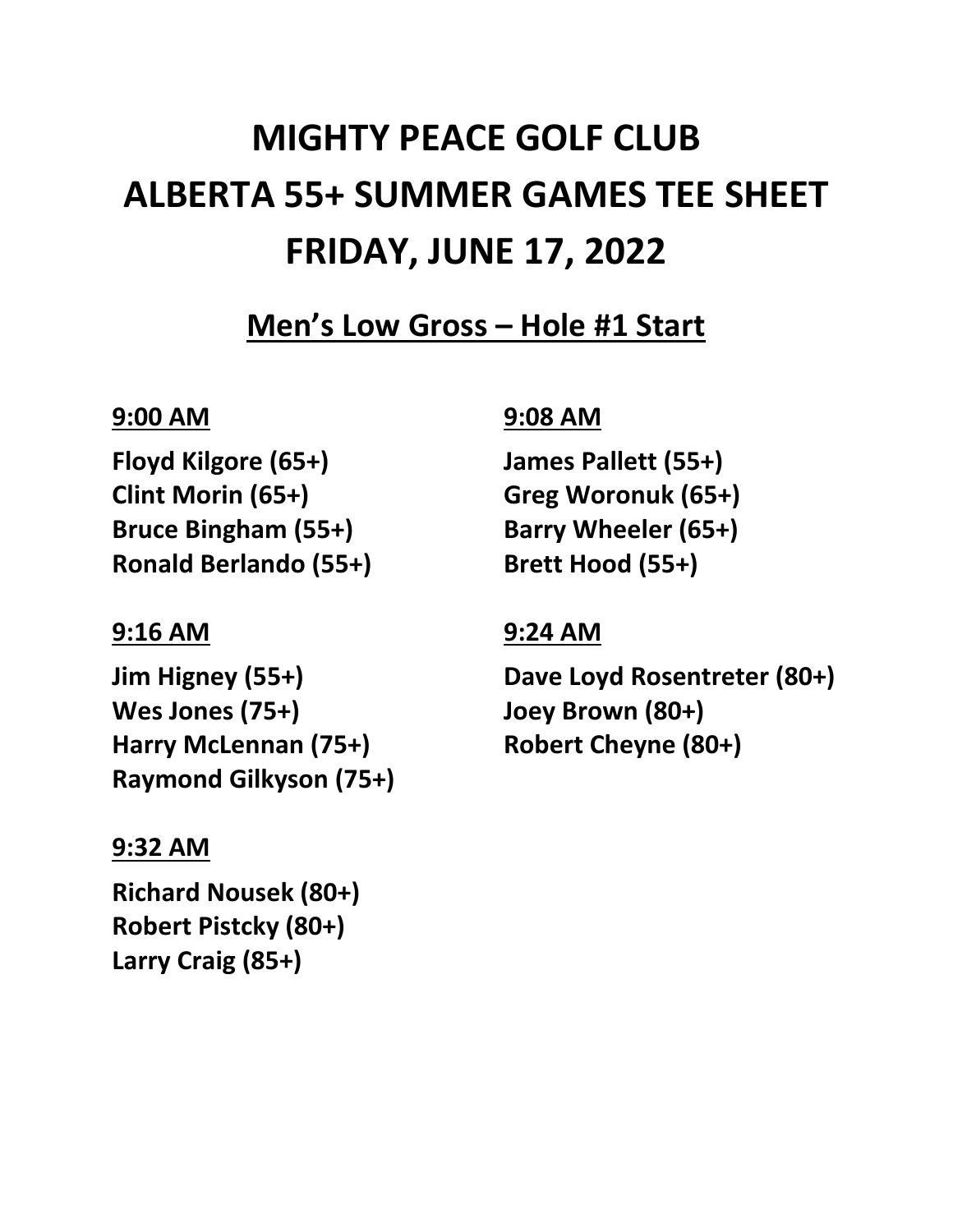# **MIGHTY PEACE GOLF CLUB ALBERTA 55+ SUMMER GAMES TEE SHEET FRIDAY, JUNE 17, 2022**

**Men's Low Net – Hole #1 Start**

### **9:40 AM**

**Kelly Mutter Edwin Erickson Cary Kilkenney Josh Binns**

#### **9:56 AM**

**Steve Petz Brad Boychuk John Usher Brian Henke**

# **10:12 AM**

**Michael Bain Ross Fujino Jim Foster Don Everett**

# **9:48 AM**

**Ray Montpetit Greg Hamel Trevor Beynon Kevin Biccum**

## **10:04 AM**

**Stuart Kinsey Frances Logan Alvin Anderson Vern Stevenson**